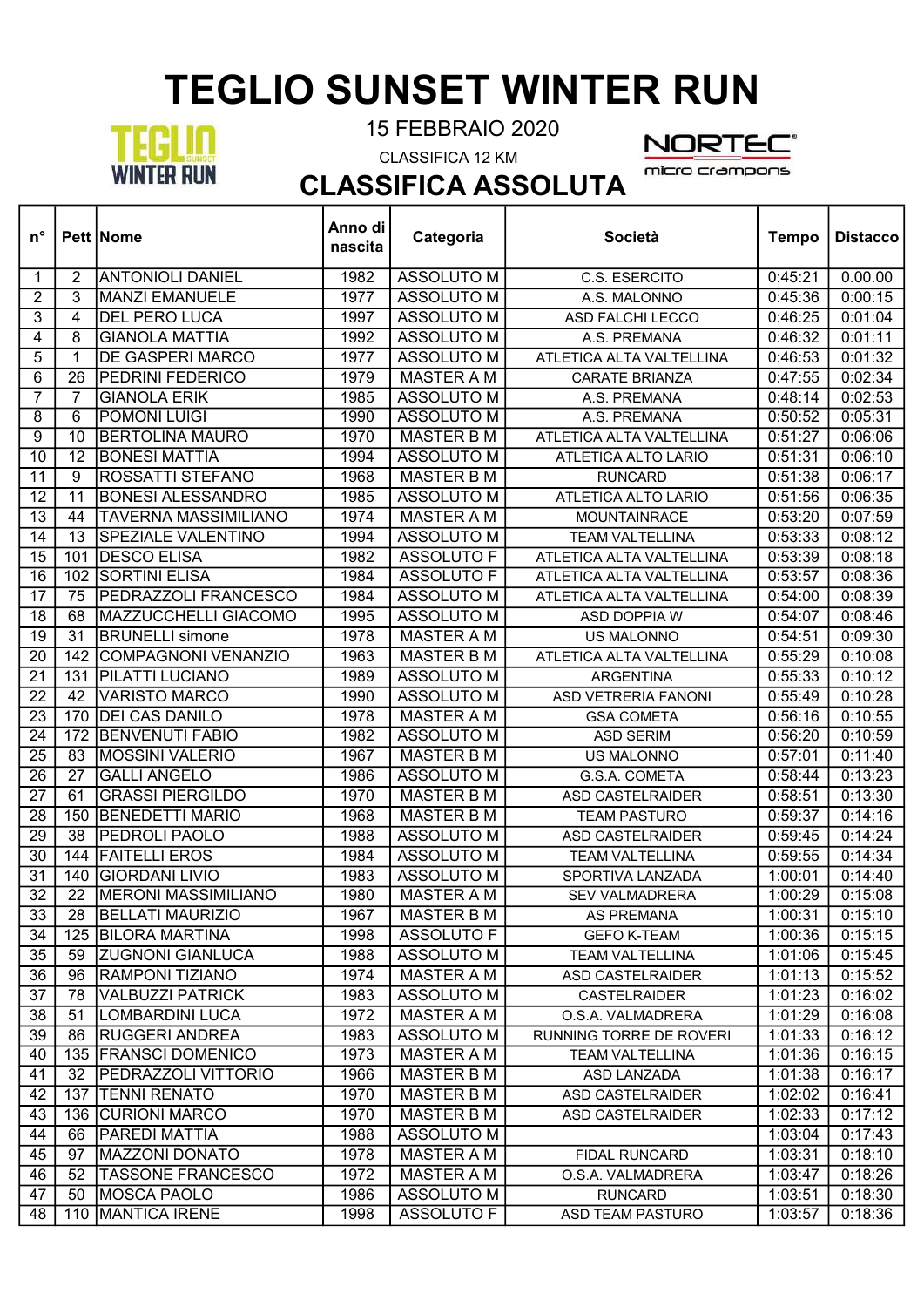## TEGLIO SUNSET WINTER RUN



┯

Т

15 FEBBRAIO 2020

CLASSIFICA 12 KM



┱

micro crampons

CLASSIFICA ASSOLUTA T

| $n^{\circ}$     |                 | <b>Pett Nome</b>            | Anno di<br>nascita | Categoria         | Società                        | <b>Tempo</b> | <b>Distacco</b> |
|-----------------|-----------------|-----------------------------|--------------------|-------------------|--------------------------------|--------------|-----------------|
| 49              | 14              | <b>MASSETTI SIMONE</b>      | 1986               | <b>ASSOLUTO M</b> | FIDAL MOUNTAIN                 | 1:04:18      | 0:18:57         |
| 50              | 105             | RIZZI CRISTINA              | 1975               | <b>ASSOLUTO F</b> | <b>GSA COMETA</b>              | 1:04:28      | 0:19:07         |
| 51              | 133             | <b>CANTONI MANUEL</b>       | 1992               | <b>ASSOLUTO M</b> | ATLETICA ALTA VALTELLINA       | 1:04:30      | 0:19:09         |
| $\overline{52}$ | 25              | PUPO ROBERTO BRUNO          | 1982               | <b>ASSOLUTO M</b> | <b>ASD CASTELRAIDER</b>        | 1:04:38      | 0:19:17         |
| $\overline{53}$ | 56              | <b>LIGARI ARMANDO</b>       | 1959               | <b>MASTER C M</b> | G.P. SANTI NUOVA OLONIO        | 1:04:51      | 0:19:30         |
| 54              | 57              | <b>PESCE GABRIELE</b>       | 1971               | <b>MASTER A M</b> | <b>ATHLETIC TEAM LARIO</b>     | 1:05:22      | 0:20:01         |
| 55              | 138             | <b>COMINETTI CLAUDIO</b>    | 1974               | <b>MASTER A M</b> | <b>RUNCARD</b>                 | 1:05:42      | 0:20:21         |
| $\overline{56}$ | 87              | <b>URBANI MIRCO</b>         | 1974               | <b>MASTER A M</b> | ATL GAVARDO 90                 | 1:05:44      | 0:20:23         |
| 57              | 43              | <b>GIACOMELLI MICHELE</b>   | 2000               | <b>ASSOLUTO M</b> | POLISPORTIVA ALBOSAGGIA        | 1:06:37      | 0:21:16         |
| 58              | 88              | <b>BERRA GIACOMO</b>        | 1964               | <b>MASTER B M</b> | SPORTIVA LANZADA               | 1:06:39      | 0:21:18         |
| $\overline{59}$ | 103             | PICCO ALICE                 | 1985               | <b>ASSOLUTO F</b> | ASD FALCHI LECCO               | 1:06:42      | 0:21:21         |
| 60              | 63              | REDAELLI RINALDO MATTIA     | 1985               | <b>MASTER C M</b> |                                | 1:06:44      | 0:21:23         |
| 61              | $\overline{37}$ | <b>MARTINELLI SIMONE</b>    | 1998               | <b>ASSOLUTO M</b> |                                | 1:06:56      | 0:21:35         |
| 62              | 64              | <b>NANI FRANCO</b>          | 1954               | <b>MASTER C M</b> | SPORTIVA LANZADA               | 1:07:01      | 0:21:40         |
| 62              | 124             | <b>NASTRUT VASILICA</b>     | 1986               | <b>ASSOLUTO F</b> | <b>TEAM PASTURO</b>            | 1:07:16      | 0:21:55         |
| 63              | 98              | <b>TEMPRA FRANCESCO</b>     | 1976               | <b>MASTER A M</b> | PT SKYRUNNING                  | 1:07:27      | 0:22:06         |
| 64              | 48              | <b>PANIGA DANILO</b>        | 1970               | <b>MASTER B M</b> | PT SKYRUNNING                  | 1:07:37      | 0:22:16         |
| 65              | 45              | <b>BELOTTI GIANMARCO</b>    | 1994               | <b>ASSOLUTO M</b> |                                | 1:07:41      | 0:22:20         |
| 66              | 148             | <b>GIANOLA MAURIZIO</b>     | 1977               | <b>MASTER A M</b> | U.S. MALONNO                   | 1:07:50      | 0:22:29         |
| 67              | 58              | <b>SILVERI MARCO</b>        | 1977               | <b>MASTER A M</b> | RUNCARD MOUNTAIN&TRAIL         | 1:07:55      | 0:22:34         |
| 68              | 65              | <b>SALANDI GRAZIANO</b>     | 1961               | <b>MASTER B M</b> | <b>ASD CASTELRAIDER</b>        | 1:08:06      | 0:22:45         |
| 69              | 24              | <b>VERDI CHRISTIAN</b>      | 1975               | <b>MASTER A M</b> | <b>ASD LA MICHETTA</b>         | 1:08:20      | 0:22:59         |
| 70              | 15              | <b>BIANCHI SILVIO</b>       | 1985               | <b>ASSOLUTO M</b> | <b>HANGON</b>                  | 1:08:23      | 0:23:02         |
| 71              | 134             | <b>BRIGATTI DANIELE</b>     | 1976               | <b>MASTER A M</b> | <b>SEV VALMADRERA</b>          | 1:08:27      | 0:23:06         |
| $\overline{72}$ | 84              | <b>ANDREOSSI MASSIMO</b>    | 1975               | <b>MASTER A M</b> | <b>GS CHIURO</b>               | 1:08:41      | 0:23:20         |
| 73              | 79              | <b>GOSATTI ANDREA</b>       | 1977               | <b>MASTER A M</b> | <b>FIDAL RUNCARD</b>           | 1:08:43      | 0:23:22         |
| 74              | 141             | <b>FERRARI ITALO</b>        | 1965               | <b>MASTER B M</b> | <b>VETRERIA FANONI</b>         | 1:08:45      | 0:23:24         |
| $\overline{75}$ | 46              | POLATTI GIULIO              | 1983               | <b>ASSOLUTO M</b> | A.S. AMP PV720                 | 1:08:50      | 0:23:29         |
| 76              | 62              | <b>OSANO FRANCESCO</b>      | 1978               | <b>MASTER A M</b> | ATLETICA ISOLA D'ELBA          | 1:09:33      | 0:24:12         |
| 77              | 71              | <b>VECCHI STEFANO</b>       | 1966               | <b>MASTER B M</b> | VERDE PISELLO GROUP MILANO     | 1:09:38      | 0:24:17         |
| 78              | 128             | <b>GALLI GRETA</b>          | 1984               | <b>ASSOLUTO F</b> | <b>RUNCARD</b>                 | 1:09:56      | 0:24:35         |
| 79              | 111             | <b>DELLA FRANCA MICHELA</b> | 1994               | <b>ASSOLUTO F</b> | <b>RUPE MAGNA</b>              | 1:10:20      | 0:24:59         |
| 80              | 49              | IMAGANETTI STEFANO          | 1978               | MASTER A M        | 2002 MARATHON CLUB             | 1:10:38      | 0:25:17         |
| 81              | 36              | MOLINARI ALEX               | 1990               | <b>ASSOLUTO M</b> | <b>RUNCARD</b>                 | 1:11:02      | 0:25:41         |
| 82              | 69              | <b>BONFANTI FABRIZIO</b>    | 1964               | <b>MASTER B M</b> | FIDAL RUNCARD                  | 1:11:18      | 0:25:57         |
| 83              | 94              | <b>VALSECCHI ROMUALDO</b>   | 1957               | <b>MASTER C M</b> | <b>FIDAL MOUNTAIN</b>          | 1:11:21      | 0:26:00         |
| 84              |                 | 143   ROMERI ATTILO         | 1973               | <b>MASTER A M</b> | <b>TEAM VALTELLINA</b>         | 1:11:24      | 0:26:03         |
| 85              | 33              | MARTINELLI GIOVANNI         | 1966               | <b>MASTER B M</b> | ASD LANZADA                    | 1:11:44      | 0:26:23         |
| 86              | 93              | <b>OCCHI FLAVIO</b>         | 1977               | MASTER A M        | <b>VIKING WARRIOR OCR TEAM</b> | 1:11:58      | 0:26:37         |
| 87              | 113             | <b>SCAMOZZI SIMONA</b>      | 1969               | <b>MASTER B F</b> | <b>RUNCARD</b>                 | 1:12:03      | 0:26:42         |
| 88              | 121             | GHILOTTI CINZIA             | 1972               | <b>MASTER A F</b> |                                | 1:12:04      | 0:26:43         |
| 89              | 53              | <b>D'ASCHIERI MAURIZIO</b>  | 1960               | <b>MASTER C M</b> | SPORTIVA LANZADA               | 1:12:05      | 0:26:44         |
| 90              | 18              | <b>MORETTI LUCA</b>         | 1970               | <b>MASTER B M</b> | FIDAL RUNCARD                  | 1:12:07      | 0:26:46         |
| 91              | 30              | <b>DONATI PIETRO</b>        | 1981               | ASSOLUTO M        | <b>SPORTINESS</b>              | 1:12:10      | 0:26:49         |
| 92              | 20              | <b>TESTONI MAURO</b>        | 1983               | <b>ASSOLUTO M</b> | ATL.MARIANO COMENSE            | 1:12:31      | 0:27:10         |
| 93              | 91              | <b>GIUSTOLISI CORRADO</b>   | 1964               | <b>MASTER B M</b> | POLISPORTIVA ALBOSAGGIA        | 1:12:35      | 0:27:14         |
| 94              | 119             | <b>BONESI MONICA</b>        | 1980               | <b>MASTER A F</b> | <b>TEAM VALTELLINA</b>         | 1:13:17      | 0:27:56         |
| 95              | 34              | MARTINELLI ANTONIO          | 1961               | <b>MASTER B M</b> | ASD LANZADA                    | 1:13:20      | 0:27:59         |